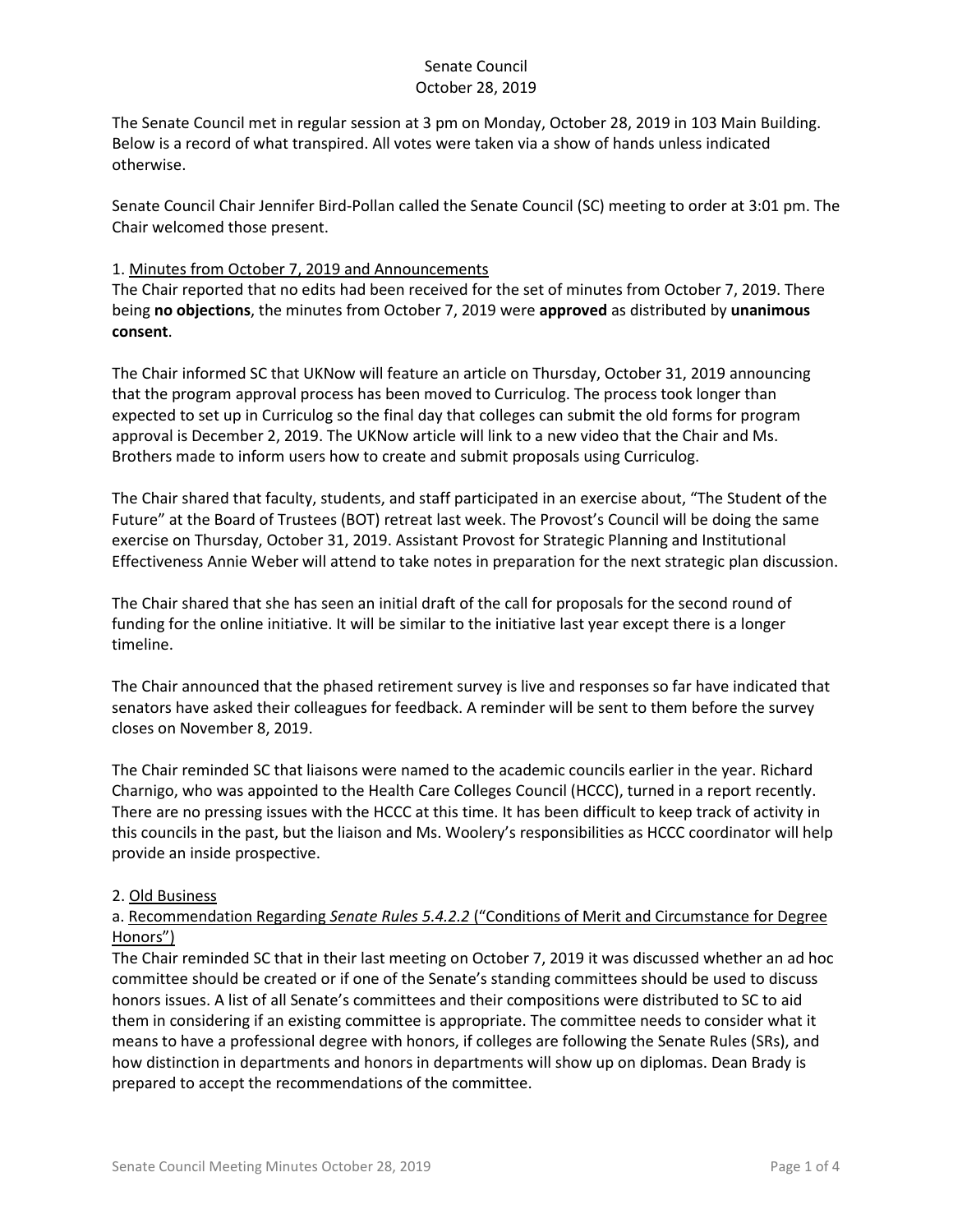There was some discussion about the interpretation of the Governing Regulations (GR). Davy Jones (ME) from the Senate Rules and Elections Committee (SREC) explained that they have interpreted professional colleges as having authority only to grant honors with regard to the professional degrees. The SREC recommended that the Chair send an email out to inform Deans of colleges with professional programs that they can establish an honor associated with professional programs. There was no additional action needed for this particular issue.

There was more discussion about committee composition and what the charge should be regarding departmental honors in undergraduate programs. The Chair asked SC to consider what the charge should be over the next week. The charge will be discussed this coming Monday and then be sent to the Senate asking for a call for interest and then SC will review possible nominees.

## b. Recommendation that Senate Council Contemplate Policy on How Many UK Credit Hours Toward a Degree Can Be Conferred on Basis of Life Experience Outside a UK Course

The Chair introduced Assistant Provost for Strategic Planning & Institutional Effectiveness Annie Weber. Weber shared information about methods used to assess prior learning experience. There were some questions about standardized tests and placement that is currently being used. She noted that there is not a consistent way of adding credit to transcripts for courses waived due to life experience.

There was discussion about how to proceed. There were suggestions that the following issues be addressed: blocks of credit for experience vs credit for specific courses; if professional schools (including those at UK) accept credit by examination; and ensuring life experience work is transcripted. Cramer made a **motion** to refer the matter to the Senate Admissions and Academic Standards Committee (SAASC). Grossman **seconded**. A **vote** was taken and the motion **passed** with none opposed.

3. Committee Reports

a. Senate's Academic Programs Committee (SAPC) – Aaron Cramer i. Proposed New MA in Applied Environmental and Sustainability Studies Cramer, chair of the Senate's Academic Programs Committee (SAPC), described the proposal.

The Chair solicited questions of fact from SC and there were some.

The Chair asked if there were further questions of fact, but there were none. The Chair stated that the **motion** on the floor was a recommendation from the SAPC that the University Senate approve, for submission to the Board of Trustees, the establishment of a new MA degree: Applied Environmental and Sustainability Studies, in the Department of Geography within the College of Arts and Sciences. Because the motion came from committee, no **second** was needed. The Chair asked if there was debate on the proposal. There was none. A **vote** was taken and the motion **passed** with none opposed.

ii. Proposed New Graduate Certificate in Applied Environmental and Sustainability Studies Cramer, chair of the Senate's Academic Programs Committee (SAPC), described the proposal.

The Chair solicited questions of fact from SC and there were some.

The Chair asked if there were further questions of fact, but there were none. The Chair stated that the **motion** on the floor was a recommendation from the SAPC that the University Senate approve, for submission to the Board of Trustees, the establishment of a new Graduate Certificate: Applied Environmental and Sustainability Studies, in the Department of Geography within the College of Arts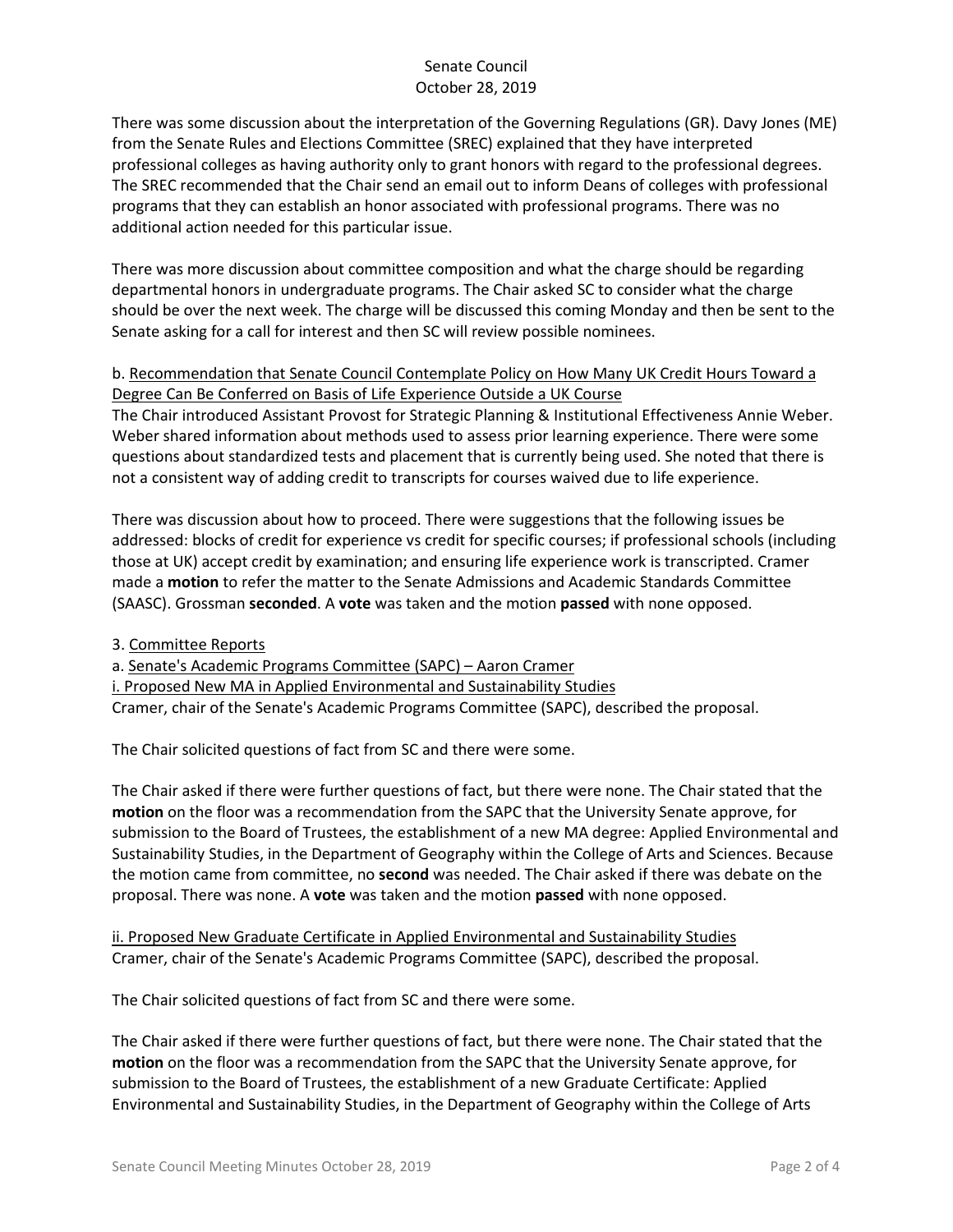and Sciences. Because the motion came from committee, no **second** was needed. The Chair asked if there was debate on the proposal. There was none. A **vote** was taken and the motion **passed** with none opposed.

# b. (Second) Reinstatement Committee

### i. Report on Recent Activities

The Chair informed SC that the Second Reinstatement Committee is generally composed of the SC Chair, SC Vice Chair, and Student Government Association (SGA) President. The Chair distributed a report showing the number of students who have applied and the outcomes. There was some discussion and the Chair noted that this information will be shared at the next University Senate (US) meeting.

### 4. Proposed Change to 2019-20 Calendar (Last Day to Schedule a Final Examination in the Graduate School)

The Chair introduced Graduate School Assistant Dean Cleo Price. Price explained that the proposed date of November 21, 2019 is a more accurate timeline for scheduling of the final examination (two weeks). The current date of November 14, 2019 allows for 3 weeks between the scheduling of the final examination and the 'sitting' of the final examination. This provides 2019 candidates more time to schedule than any other group of candidates for fall degrees. Making the change would be in compliance with the procedures and rules that govern important timelines for the Graduate School.

Grossman made a **motion** to change the last day to schedule a final examination in the Graduate School to November 21, 2019. Brion **seconded**. A **vote** was taken and the motion **passed** with none opposed.

### 5. Results of 2018-19 Faculty Evaluation of the President

The Chair reported that the 2018-19 evaluation of the President was shared with the Board of Trustees (BOT). The Chair shared the survey findings with SC. There was discussion about the survey and how to get more faculty to participate in the future.

### 6. Mental Health Task Force Update – Faculty Training - Leslie Vincent

Vincent shared that she is on the Mental Health Taskforce and has been asked to chair a subcommittee focused on faculty and staff training. The subcommittee is still forming but Vincent shared some of the initial finding from conversations with the members so far. She asked SC to share any recommendations with her. There were some questions and discussion.

### 7. Senate Meeting Roundtable

The Chair solicited comments from SC members about the October 14, 2019 Senate meeting. Below are various comments.

- Sue Roberts was praised for the work with the Blue Ribbon Panel and making the recommendations implementable.
- SGA would have liked to have been consulted regarding increased responsibility for the Graduate Student Congress prior to the Senate meeting.
- Surprisingly, there wasn't much discussion about the Blue Ribbon Panel report or the fully online PhD.

### 8. Items from the Floor

Soult reported that a faculty member who was applying for a graduate certificate was asked to reenroll to the Graduate School although they were already enrolled in a PhD program. This causes students to have to pay the enrollment fee twice. Vice Provost Larry Holloway will investigate this issue.